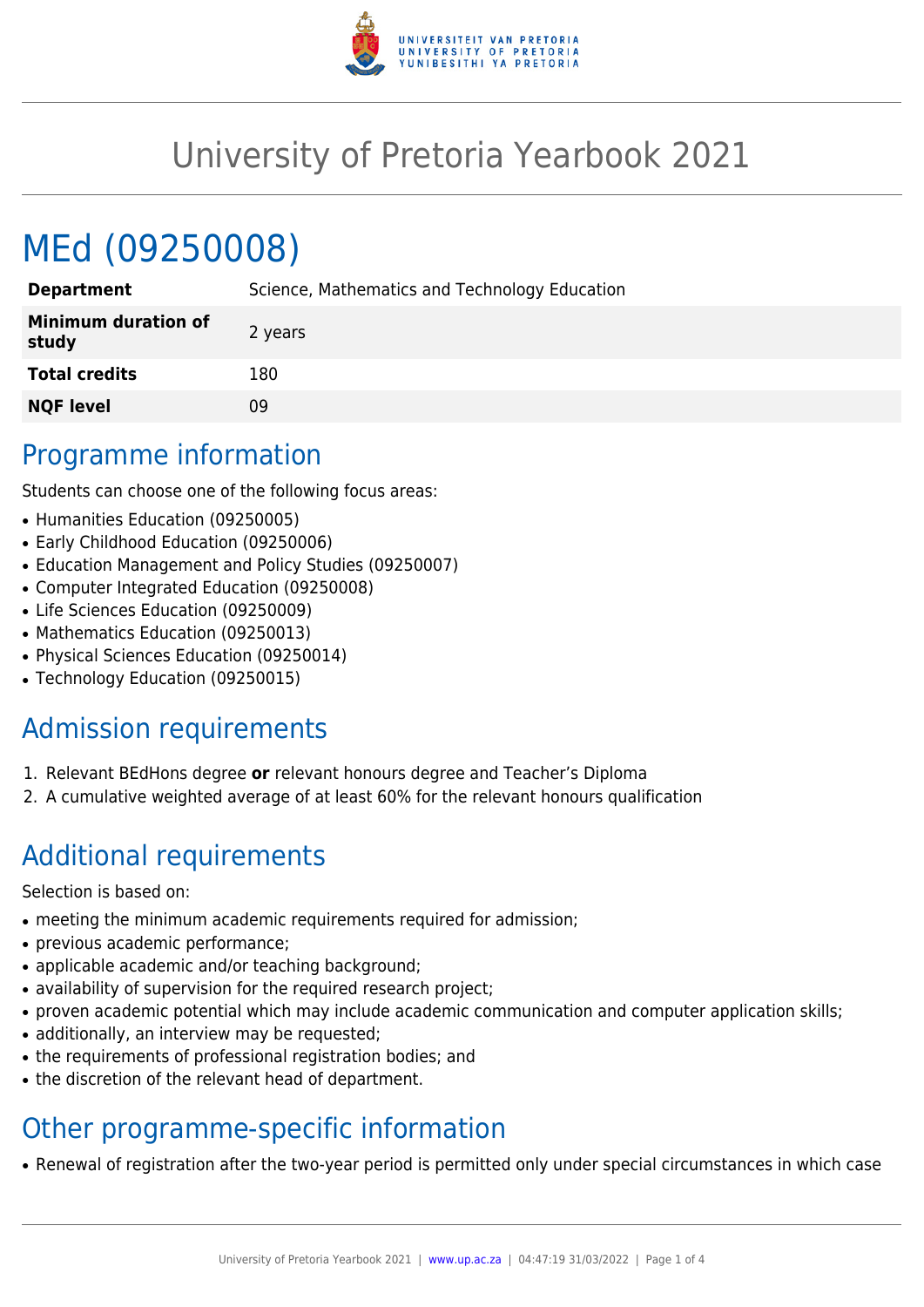

the head of department may give approval for a limited fixed extension of this period in terms of the set procedures.

- Students will be granted two opportunities to pass NMQ 801. Unsuccessful candidates will not be allowed to continue with the programme.
- This requirement applies to both the full research as well as the coursework master's degrees.

# Research information

All master's students must submit a dissertation or a mini-dissertation and must pass Research Proposal (NMQ 801). For the MEd research degree programmes, a dissertation on a topic approved by the Dean on the recommendation of the relevant head of department must be submitted, following the approval of a complete research proposal. A literature study is not acceptable.

- One publishable article based on the research that the student conducted for the dissertation or the minidissertation and approved by the supervisor, must be submitted. The article must be submitted at the offices of Student Administration before 15 February for the Autumn graduation ceremonies and before 15 July for the Spring graduation ceremonies.
- In addition to the copies referred to above, each successful student must submit a bound paper copy as well as two electronic copies of the approved mini-dissertation/dissertation to the Head: Student Administration in the format specified by the Faculty and in accordance with the minimum standards set by the Department of Library Services
- (see http://upetd.up.ac.za/authors/ publish/ standards.htm#specs), before 15 February for the Autumn graduation ceremonies and before 15 July for the Spring graduation ceremonies. Failure to meet these deadlines will result in the degree being awarded during a subsequent series of graduation ceremonies.
- All students have to submit a research proposal during the first year of registration and defend it successfully before a panel of examiners appointed by the Dean, in collaboration with the relevant head of department, Supervisor and Research Coordinator, before they can start with the research.
- Students have to apply for ethical clearance to the relevant head of department and Ethics Committee and only commence with field work once the application for ethical clearance has been approved by the Ethics Committee.
- Students have to present a progress report on the research to the supervisor annually. Continued reregistration depends on satisfactory annual progress.
- All students have to attend the research capacity building sessions on quantitative and qualitative research at master's level.

# Pass with distinction

The MEd degree is conferred with distinction on a student who obtains at least 75% in the dissertation.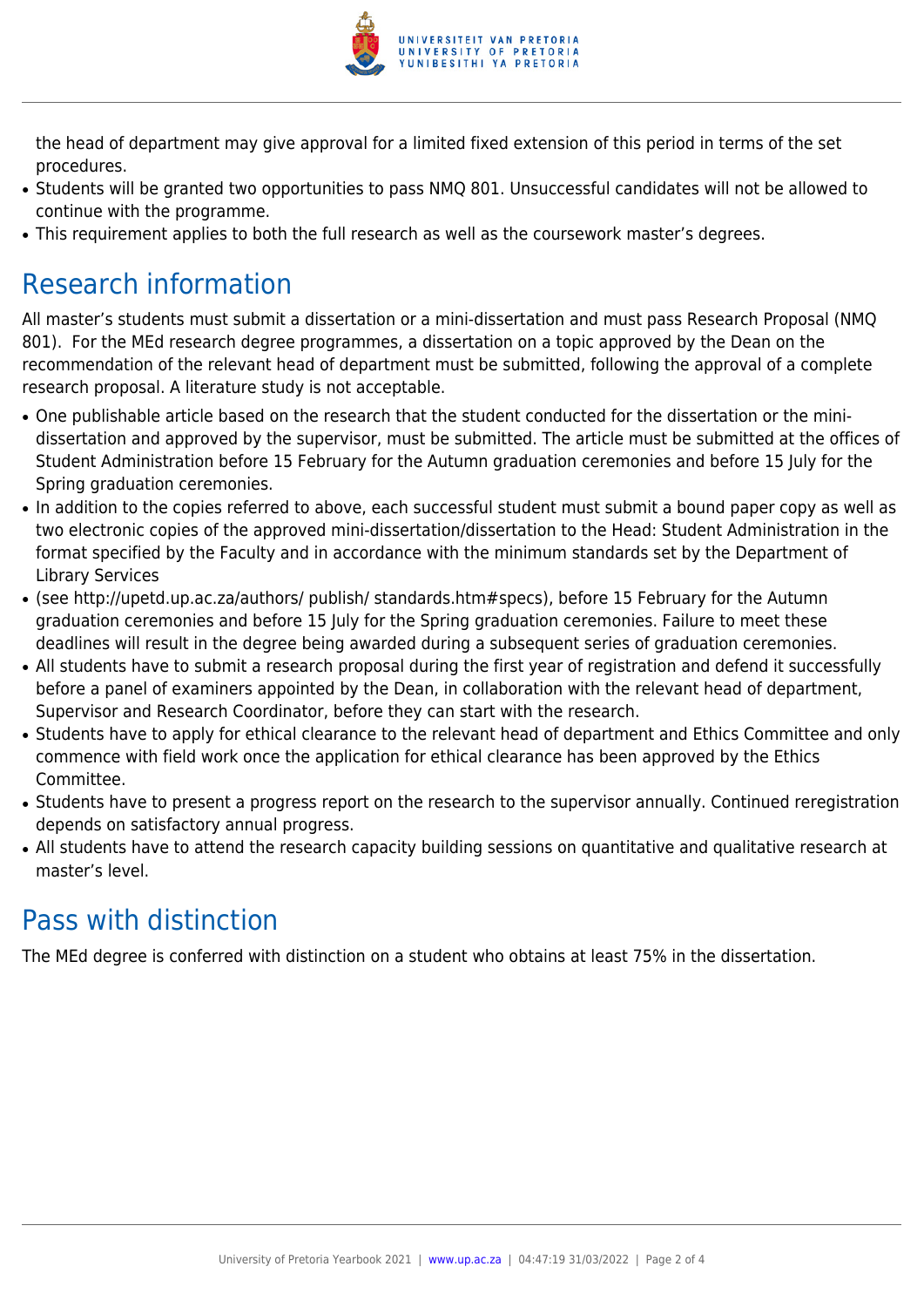

# Curriculum: Year 1

**Minimum credits: 180**

### **Fundamental modules**

### **Research proposal 801 (NMQ 801)**

| <b>Module credits</b>         | 0.00                           |
|-------------------------------|--------------------------------|
| <b>NQF Level</b>              | 09                             |
| <b>Language of tuition</b>    | Module is presented in English |
| <b>Department</b>             | Humanities Education           |
| <b>Period of presentation</b> | Year                           |

#### **Module content**

Development of a research proposal. Research methodology. Overview and principles of quantitative and qualitative research methodology. Data collection methods, data analysis methods, paradigm analysis and theoretical frameworks for educational studies. Global theoretical perspectives in education.

### **Core modules**

### **Dissertation: Computer Integrated Education 890 (CIE 890)**

| 180.00                                       |
|----------------------------------------------|
| 09                                           |
| No prerequisites.                            |
| Module is presented in English               |
| Science Mathematics and Technology Education |
| Year                                         |
|                                              |

#### **Module content**

A dissertation conducted under supervision of a supervisor in the area of computer integrated education.